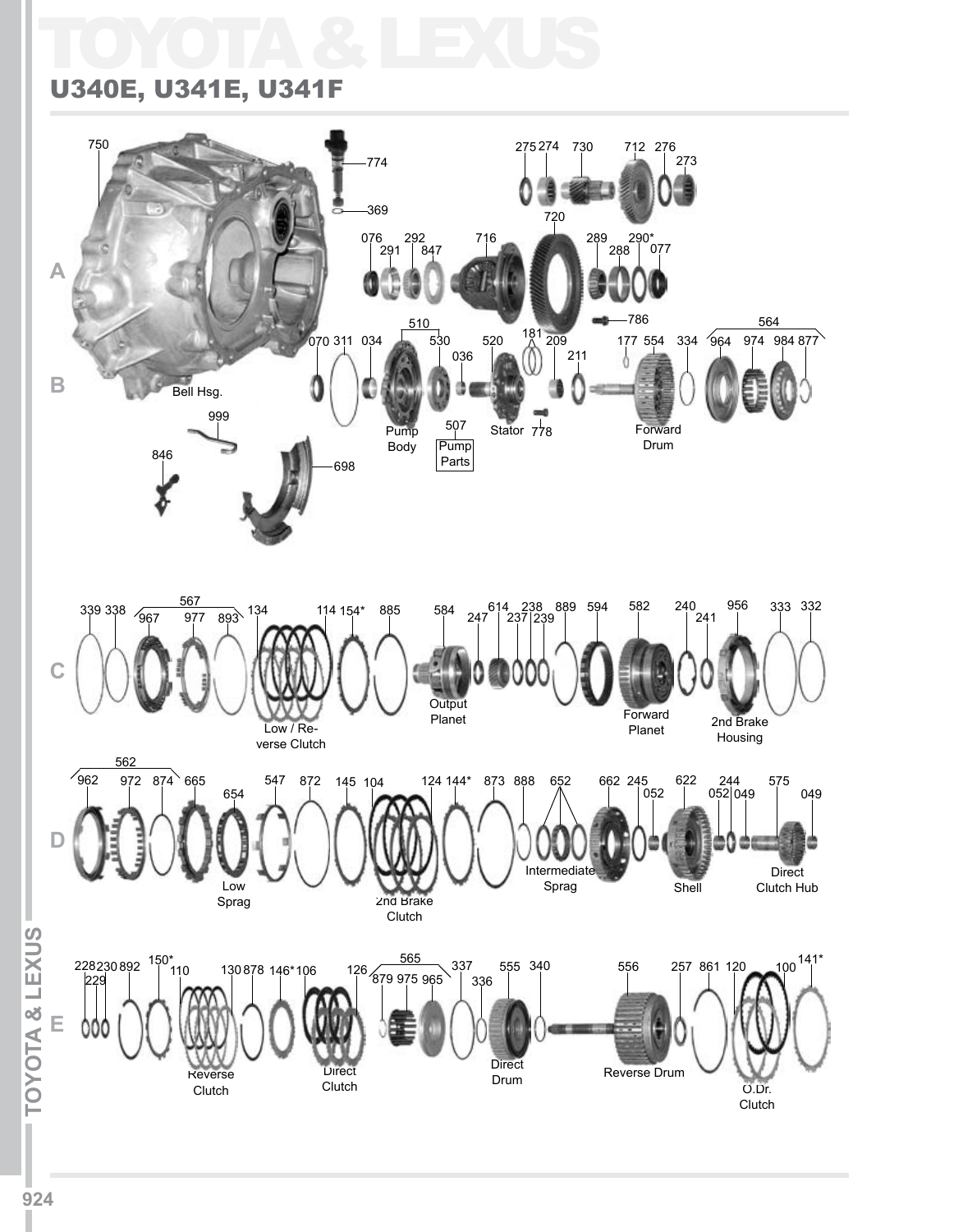## TOYOTA & LEXUS U340E, U341E, U341F

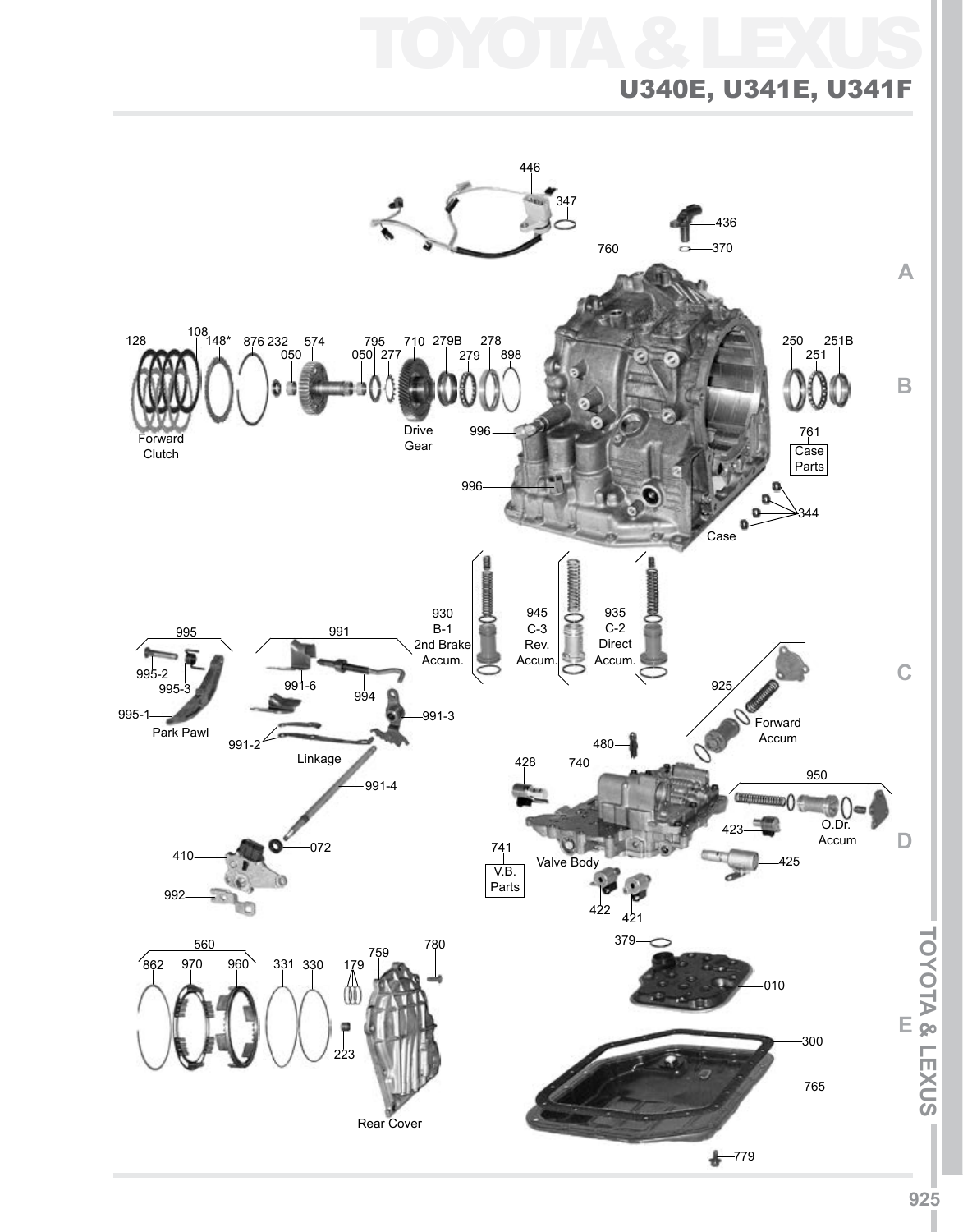### **U340E, U341E, U341F**

| ILL# | Part# |                                                  | QTY | REF# |
|------|-------|--------------------------------------------------|-----|------|
|      |       | <b>OVERHAUL KITS, PISTON KITS &amp; SUB KITS</b> |     |      |
|      |       |                                                  |     |      |
|      |       |                                                  |     |      |
|      |       |                                                  |     |      |
|      |       | <b>MASTER L/STEEL KITS</b>                       |     |      |
|      |       |                                                  |     |      |
| $N1$ |       |                                                  |     |      |
|      |       | <b>MASTER W/STEELS KITS</b>                      |     |      |
| NI   |       |                                                  |     |      |
|      |       | <b>FILTERS</b>                                   |     |      |
|      |       |                                                  |     |      |
|      |       |                                                  |     |      |
|      |       | <b>BUSHINGS</b>                                  |     |      |
|      |       |                                                  |     |      |
|      |       |                                                  |     |      |
|      |       |                                                  |     |      |
|      |       |                                                  |     |      |
|      |       |                                                  |     |      |
|      |       |                                                  |     |      |
|      |       | <b>METAL CLAD SEALS</b>                          |     |      |
|      |       |                                                  |     |      |
|      |       |                                                  |     |      |
|      |       |                                                  |     |      |
|      |       |                                                  |     |      |
|      |       |                                                  |     |      |
|      |       |                                                  |     |      |
|      |       |                                                  |     |      |
|      |       |                                                  |     |      |
|      |       |                                                  |     |      |
|      |       |                                                  |     |      |
|      |       |                                                  |     |      |
|      |       | <b>FRICTIONS</b>                                 |     |      |
|      |       |                                                  |     |      |
|      |       |                                                  |     |      |
|      |       |                                                  |     |      |
|      |       |                                                  |     |      |
|      |       |                                                  |     |      |
|      |       |                                                  |     |      |
|      |       |                                                  |     |      |
|      |       | <b>STEELS</b>                                    |     |      |
|      |       |                                                  |     |      |
|      |       |                                                  |     |      |
|      |       |                                                  |     |      |
|      |       |                                                  |     |      |
|      |       |                                                  |     |      |
|      |       |                                                  |     |      |
|      |       |                                                  |     |      |
|      |       |                                                  |     |      |
|      |       | <b>PRESSURE PLATES</b>                           |     |      |
|      |       |                                                  |     |      |
|      |       |                                                  |     |      |
|      |       |                                                  |     |      |
|      |       |                                                  |     |      |
|      |       |                                                  |     |      |
|      |       |                                                  |     |      |
|      |       |                                                  |     |      |
|      |       |                                                  |     |      |
|      |       |                                                  |     |      |
|      |       |                                                  |     |      |

**TOYOTA & LEXUS**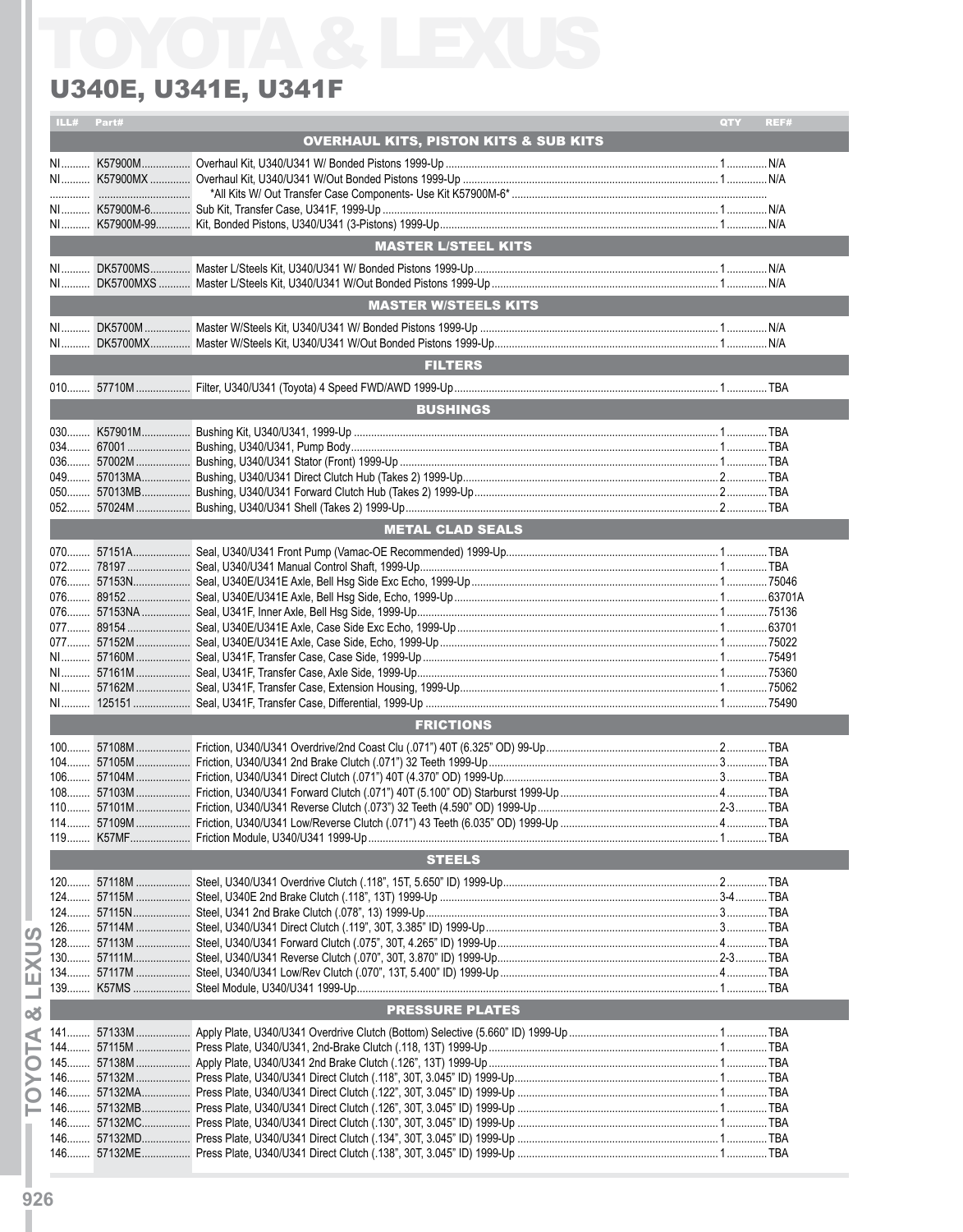## TOYOTA & U340E, U341E, U341F

| ILL# Part# |                                        | <b>QTY</b> | REF# |
|------------|----------------------------------------|------------|------|
|            |                                        |            |      |
|            |                                        |            |      |
|            |                                        |            |      |
|            |                                        |            |      |
|            |                                        |            |      |
|            |                                        |            |      |
|            |                                        |            |      |
|            |                                        |            |      |
|            | <b>SEALING RINGS</b>                   |            |      |
|            |                                        |            |      |
|            |                                        |            |      |
|            |                                        |            |      |
|            |                                        |            |      |
|            | <b>WASHERS &amp; BEARINGS</b>          |            |      |
|            |                                        |            |      |
|            |                                        |            |      |
|            |                                        |            |      |
|            |                                        |            |      |
|            |                                        |            |      |
|            |                                        |            |      |
|            |                                        |            |      |
|            |                                        |            |      |
|            |                                        |            |      |
|            |                                        |            |      |
|            |                                        |            |      |
|            |                                        |            |      |
|            |                                        |            |      |
|            |                                        |            |      |
|            |                                        |            |      |
|            |                                        |            |      |
|            |                                        |            |      |
|            |                                        |            |      |
|            |                                        |            |      |
|            |                                        |            |      |
|            |                                        |            |      |
|            |                                        |            |      |
|            |                                        |            |      |
|            |                                        |            |      |
|            |                                        |            |      |
|            |                                        |            |      |
|            |                                        |            |      |
|            |                                        |            |      |
|            |                                        |            |      |
|            |                                        |            |      |
|            |                                        |            |      |
|            |                                        |            |      |
|            |                                        |            |      |
|            |                                        |            |      |
|            |                                        |            |      |
|            |                                        |            |      |
|            |                                        |            |      |
|            |                                        |            |      |
|            |                                        |            |      |
|            |                                        |            |      |
|            |                                        |            |      |
|            | <b>GASKETS &amp; RUBBER COMPONENTS</b> |            |      |
|            |                                        |            |      |
|            |                                        |            |      |
|            |                                        |            |      |
|            | <b>ELECTRICAL COMPONENTS</b>           |            |      |
|            |                                        |            |      |
|            |                                        |            |      |
|            |                                        |            |      |
| 420        |                                        |            |      |
| 421        |                                        |            |      |
| 422        |                                        |            |      |
|            |                                        |            |      |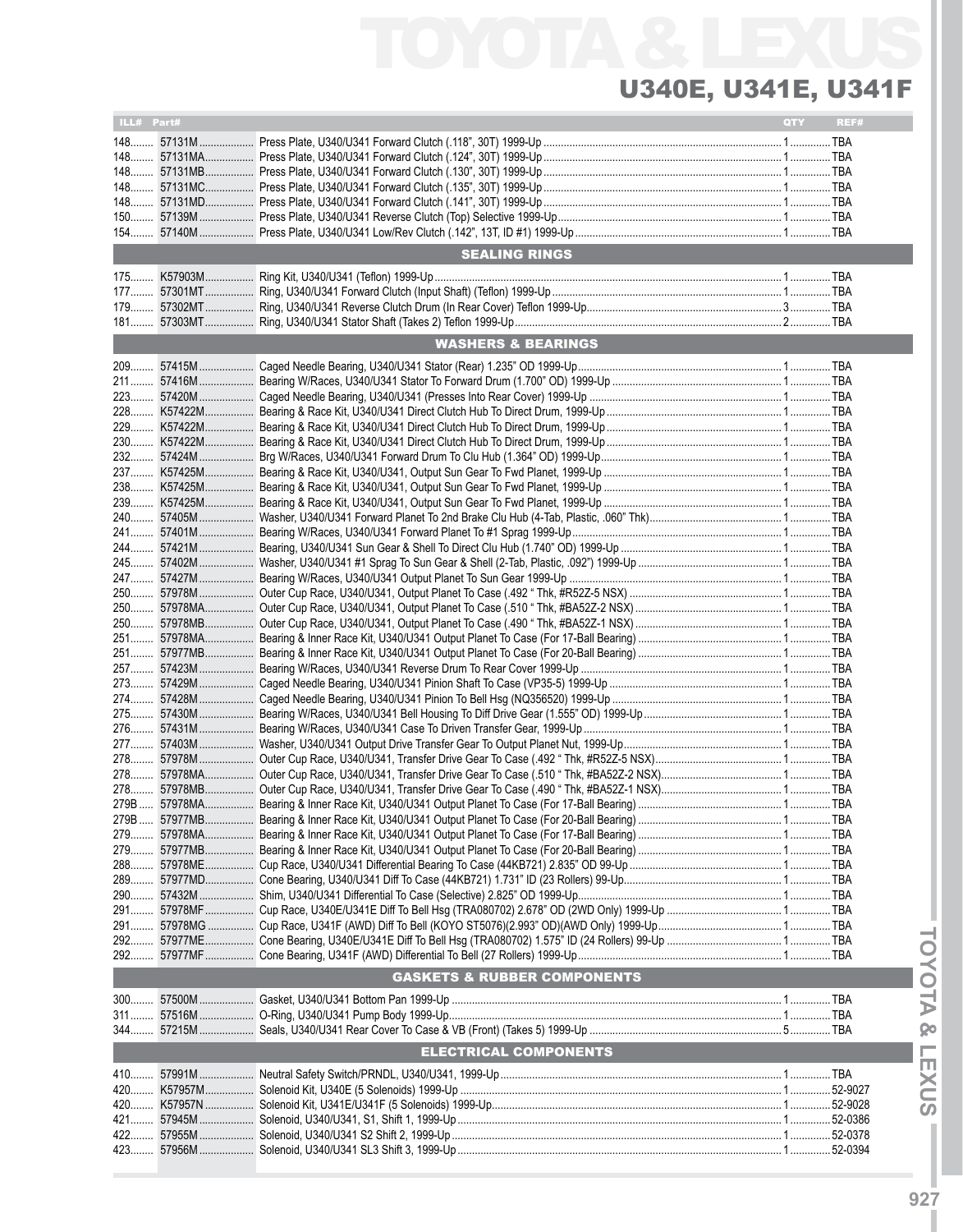### U340E, U341E, U341F

| ILL# | Part# |                                                    | <b>OTY</b> | REF# |
|------|-------|----------------------------------------------------|------------|------|
|      |       |                                                    |            |      |
|      |       |                                                    |            |      |
|      |       |                                                    |            |      |
|      |       |                                                    |            |      |
|      |       |                                                    |            |      |
|      |       | <b>MISCELLANEOUS COMPONENTS</b>                    |            |      |
|      |       |                                                    |            |      |
|      |       | <b>PUMPS &amp; PUMP COMPONENTS</b>                 |            |      |
|      |       |                                                    |            |      |
|      |       |                                                    |            |      |
|      |       |                                                    |            |      |
|      |       |                                                    |            |      |
|      |       |                                                    |            |      |
|      |       | <b>DRUMS &amp; CLUTCH HUBS</b>                     |            |      |
|      |       |                                                    |            |      |
|      |       |                                                    |            |      |
|      |       |                                                    |            |      |
|      |       |                                                    |            |      |
|      |       |                                                    |            |      |
|      |       |                                                    |            |      |
|      |       |                                                    |            |      |
|      |       |                                                    |            |      |
|      |       |                                                    |            |      |
|      |       |                                                    |            |      |
|      |       |                                                    |            |      |
|      |       |                                                    |            |      |
|      |       |                                                    |            |      |
|      |       | <b>PLANETS, RING GEARS, SUN GEARS &amp; SHELLS</b> |            |      |
|      |       |                                                    |            |      |
|      |       |                                                    |            |      |
|      |       |                                                    |            |      |
|      |       |                                                    |            |      |
|      |       |                                                    |            |      |
|      |       |                                                    |            |      |
|      |       | <b>SPRAGS &amp; ONE WAY CLUTCHES</b>               |            |      |
|      |       |                                                    |            |      |
|      |       |                                                    |            |      |
|      |       |                                                    |            |      |
|      |       |                                                    |            |      |
|      |       | <b>DIFFERENTIALS &amp; COMPONENTS</b>              |            |      |
|      |       |                                                    |            |      |
|      |       |                                                    |            |      |
|      |       |                                                    |            |      |
|      |       |                                                    |            |      |
|      |       |                                                    |            |      |
|      |       |                                                    |            |      |
|      |       |                                                    |            |      |
|      |       |                                                    |            |      |
|      |       |                                                    |            |      |
|      |       |                                                    |            |      |
|      |       |                                                    |            |      |
|      |       |                                                    |            |      |
|      |       |                                                    |            |      |
|      |       | <b>VALVE BODIES</b>                                |            |      |
|      |       |                                                    |            |      |
|      |       | <b>CASES, HOUSINGS &amp; CASE COMPONENTS</b>       |            |      |
|      |       |                                                    |            |      |
|      |       |                                                    |            |      |